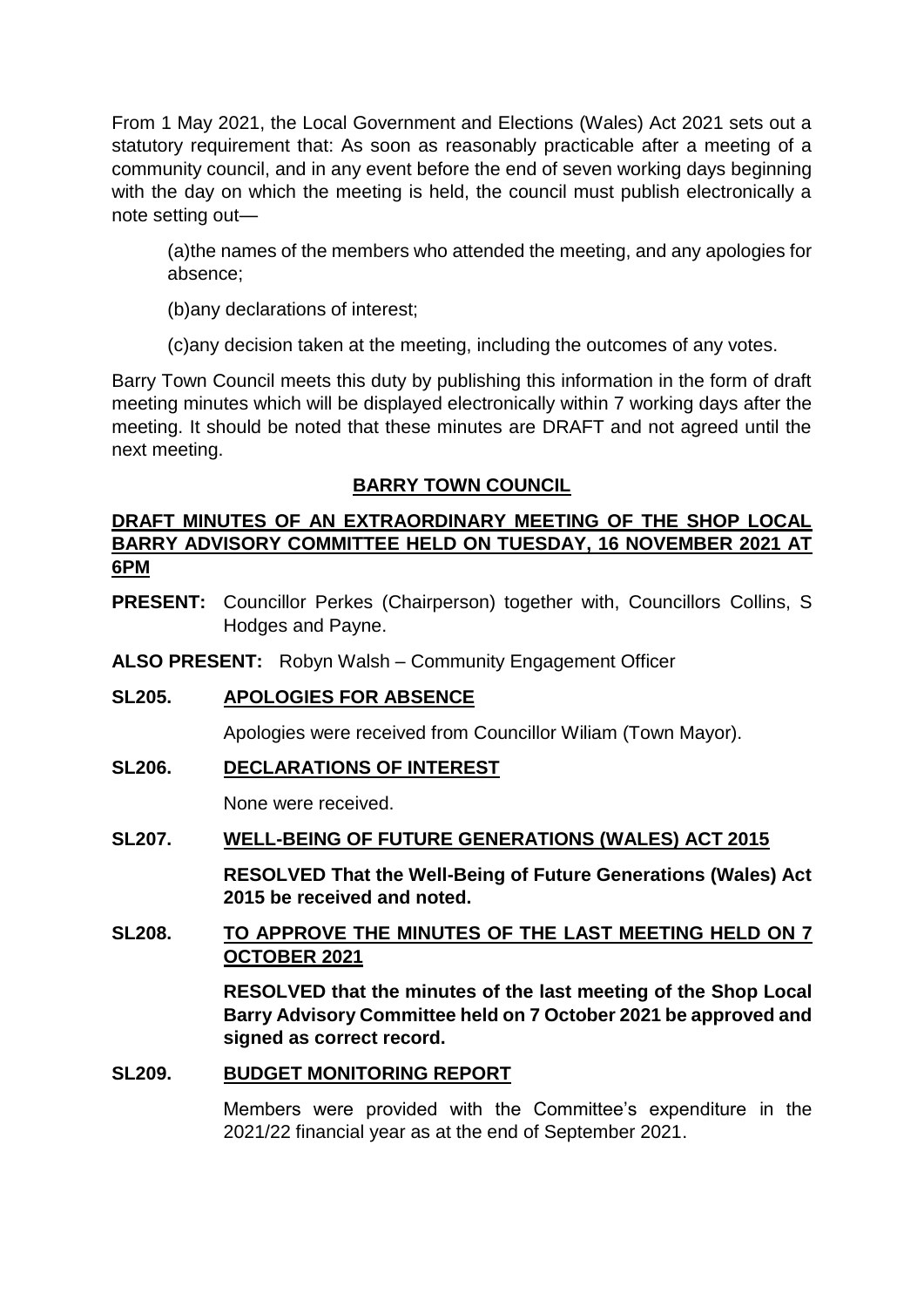Councillor S Hodges queried the balance available as it was lower than the Shop Local reserve of £6,477. The Community Engagement Officer confirmed that the Committee were now in the Shop Local reserve.

#### **RESOLVED that the report be received and noted.**

## **SL210. TO CONSIDER REQUESTS FOR FINANCIAL ASSISTANCE RECEIVED FROM VARIOUS TRADERS**

i. The Tracks - amount requested £174.93

Members discussed and agreed that as this application had been received from a shopping district as a whole (rather than individual traders) that they would be mindful to support in principle. However, members felt that it was not within the Committee's remit to approve and so recommended that the grant request be forwarded to a meeting of the Finance, Policy and General Purposes Committee to be held on Monday, 22 November 2021 for their consideration.

ii. Various Traders (The Bees Knees, Cocoa Therapy, Allen and Harris, Beauty Basics, Beautiful Lilly, Knights) – amount requested £100 per trader

Members discussed the various applications received in depth and determined that to award grants of £100 each when a formal grant round had not been approved would be unfair to other Traders within Barry. Members also noted that High Street Traders had recently been awarded £3,660 as a collective to host a Christmas Light Switch-On event which was a considerable amount from the Shop Local budget.

iii. Holton Road Traders Association – amount requested £2,000

Members discussed this application and determined that there was not sufficient information available to make an informed decision. They also expressed concerns that the proposed use of the grant did not align with the ethos of Shop Local.

Members requested that the Community Engagement Officer request the following information and that an update is provided to a meeting of the Finance, Policy & General Purposes Committee, as well as the Chair of Shop Local and Group Leaders.

- Which company is being used to provide security?
- What do HRTA intend to use the grant from Shop Local for specifically?
- What do HRTA intend to use the Transforming Towns grant received from the Vale of Glamorgan Council specifically?